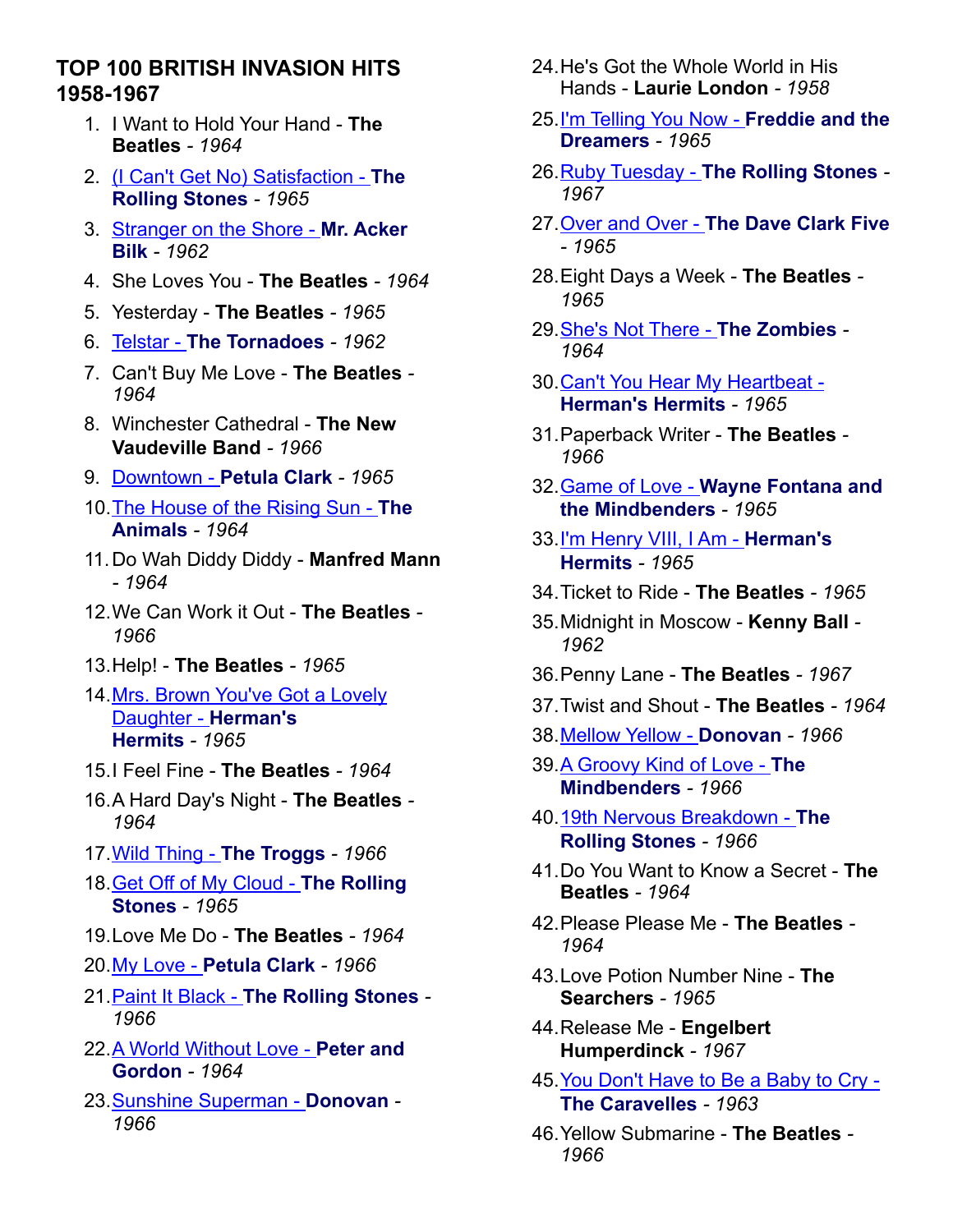- 47.[I Know a Place](http://www.waybackattack.com/clarkpetula.html) **Petula Clark** *1965*
- 48.[You Don't Have to Say You Love Me](http://www.waybackattack.com/springfielddusty.html)  **[Dusty Springfield](http://www.waybackattack.com/springfielddusty.html)** *- 1966*
- 49.[What's New Pussycat?](http://www.waybackattack.com/jonestom.html) **Tom Jones** *1965*
- 50.[This is My Song](http://www.waybackattack.com/clarkpetula.html) **Petula Clark** *1967*
- 51.[Don't Let the Sun Catch You Crying](http://www.waybackattack.com/gerryandthepacemakers.html)  **[Gerry and the](http://www.waybackattack.com/gerryandthepacemakers.html)  [Pacemakers](http://www.waybackattack.com/gerryandthepacemakers.html)** *- 1964*
- 52.The Pied Piper **Crispian St. Peters** *1966*
- 53.[Have I the Right?](http://www.waybackattack.com/honeycombs.html) **The Honeycombs** *- 1964*
- 54.Because **[The Dave Clark Five](http://www.waybackattack.com/clarkdavefive.html)** *1964*
- 55.[There's a Kind of Hush](http://www.waybackattack.com/hermanshermits.html) **Herman's [Hermits](http://www.waybackattack.com/hermanshermits.html)** *- 1967*
- 56.Petite Fleur **Chris Barber's Jazz Band** *- 1959*
- 57.[Bits and Pieces](http://www.waybackattack.com/clarkdavefive.html) **The Dave Clark [Five](http://www.waybackattack.com/clarkdavefive.html)** *- 1964*
- 58.Bus Stop **[The Hollies](http://www.waybackattack.com/hollies.html)** *1966*
- 59.Glad All Over **[The Dave Clark Five](http://www.waybackattack.com/clarkdavefive.html)** *1964*
- 60.Silhouettes **[Herman's Hermits](http://www.waybackattack.com/hermanshermits.html)** *1965*
- 61.[Time is on My Side](http://www.waybackattack.com/rollingstones.html) **The Rolling [Stones](http://www.waybackattack.com/rollingstones.html)** *- 1964*
- 62.[Wishin' and Hopin'](http://www.waybackattack.com/springfielddusty.html) **Dusty [Springfield](http://www.waybackattack.com/springfielddusty.html)** *- 1964*
- 63.Nowhere Man **The Beatles** *1966*
- 64.[Catch Us if You Can](http://www.waybackattack.com/clarkdavefive.html) **The Dave Clark [Five](http://www.waybackattack.com/clarkdavefive.html)** *- 1965*
- 65.[You Really Got Me](http://www.waybackattack.com/kinks.html) **The Kinks** *1964*
- 66.[Can't You See That She's Mine](http://www.waybackattack.com/clarkdavefive.html) **The [Dave Clark Five](http://www.waybackattack.com/clarkdavefive.html)** *- 1964*
- 67.I Remember You **Frank Ifield** *1962*
- 68.Listen People **[Herman's Hermits](http://www.waybackattack.com/hermanshermits.html)** *1966*
- 69.[Tired of Waiting For You](http://www.waybackattack.com/kinks.html) **The Kinks** *1965*
- 70.Wonderful World **[Herman's Hermits](http://www.waybackattack.com/hermanshermits.html)** *- 1965*
- 71.Does Your Chewing Gum Lose its Flavor (On the Bed Post Overnight?) - **Lonnie Donegan** *- 1961*
- 72.[For Your Love](http://www.waybackattack.com/yardbirds.html) **The Yardbirds** *1965*
- 73.Dandy **[Herman's Hermits](http://www.waybackattack.com/hermanshermits.html)** *1966*
- 74.Lady Godiva **[Peter and Gordon](http://www.waybackattack.com/peterandgordon.html)** *1966*
- 75.Little Children **Billy J. Kramer and the Dakotas** *- 1964*
- 76.A Summer Song **Chad Stuart and Jeremy Clyde** *- 1964*
- 77.[All Day and All of the Night](http://www.waybackattack.com/kinks.html) **The [Kinks](http://www.waybackattack.com/kinks.html)** *- 1965*
- 78.[Ferry Cross the Mersey](http://www.waybackattack.com/gerryandthepacemakers.html) **Gerry and [the Pacemakers](http://www.waybackattack.com/gerryandthepacemakers.html)** *- 1965*
- 79.Gimme Some Lovin' **The Spencer Davis Group** *- 1967*
- 80.Day Tripper **The Beatles** *1966*
- 81.Tell Her No **[The Zombies](http://www.waybackattack.com/zombies.html)** *1965*
- 82.Goldfinger **Shirley Bassey** *1965*
- 83.You Turn Me On **[Ian Whitcomb and](http://www.waybackattack.com/whitcombian.html)  [Bluesville](http://www.waybackattack.com/whitcombian.html)** *- 1965*
- 84.She's a Woman **The Beatles** *1964*
- 85.[You've Got Your Troubles](http://www.waybackattack.com/fortunes.html) **The [Fortunes](http://www.waybackattack.com/fortunes.html)** *- 1965*
- 86.[I Like it Like That](http://www.waybackattack.com/clarkdavefive.html) **The Dave Clark [Five](http://www.waybackattack.com/clarkdavefive.html)** *- 1965*
- 87.As Tears Go By **[The Rolling Stones](http://www.waybackattack.com/rollingstones.html)** *- 1966*
- 88.[Heart Full of Soul](http://www.waybackattack.com/yardbirds.html) **The Yardbirds** *1965*
- 89.I Go to Pieces **[Peter and Gordon](http://www.waybackattack.com/peterandgordon.html)** *1965*
- 90.Go Now! **The Moody Blues** *1965*
- 91.Cast Your Fate to the Wind **Sounds Orchestral** *- 1965*
- 92.Diane **The Bachelors** *1964*
- 93.[You Got What it Takes](http://www.waybackattack.com/clarkdavefive.html) **The Dave [Clark Five](http://www.waybackattack.com/clarkdavefive.html)** *- 1967*